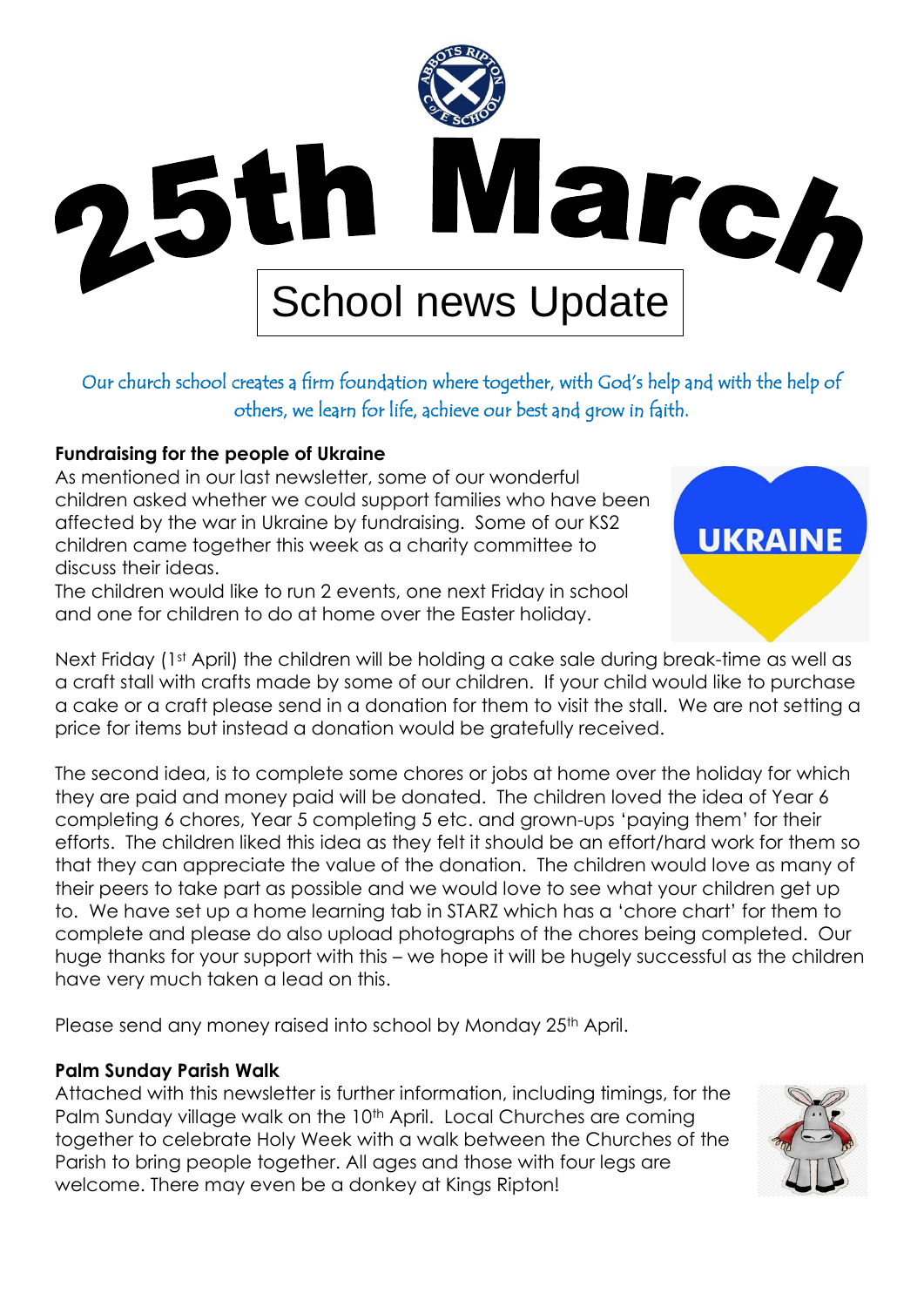#### **18th March – Comic Relief Day**



Thank you everyone who dressed up for last week's Comic Relief day! We had lots of fun. Our fundraising total is currently £324.00. However, there is still time to donate if you wish. Please click on the link [here](https://www.justgiving.com/fundraising/claire-matthews29) to go to our Comic Relief Just Giving page. Every little helps.

#### **West Stow visit**

The Kandinsky Class children had a fabulous time at West Stow last week, even if the travel took a little longer than expected! We did appreciate your support by collecting your children later than planned so that they had the chance to stay later. A special thank you to Mr Stevens for accompanying the trip.



#### **Our new arrivals!**

We are delighted to announce the safe arrival of 8 chicks!!!! Van Gogh class have been waiting so patiently for the last 21 days whilst they have been safely tucked up in the incubator. All of the children across the school have visited the chicks and as part of their learning our youngest children have been thinking about life cycles and what the chicks need to stay alive and healthy. Our thanks to the Griggs family who donated the eggs and have been our resident experts!

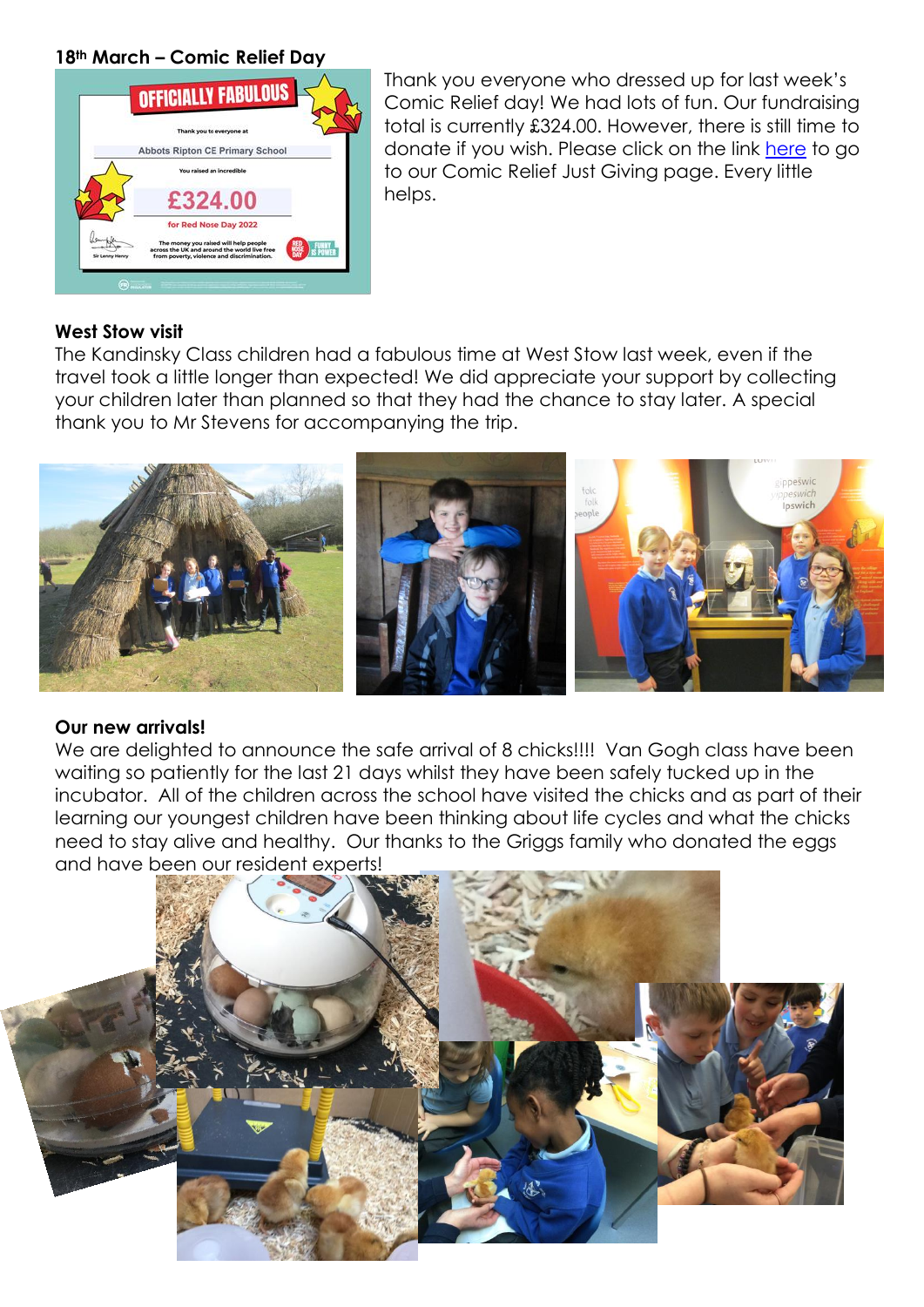

## **Thank you!**

Thank you for supporting the Mother's Day Cream Tea and Mother's day shop this week. We hope you enjoy any treats that are coming your way!

## **Easter Egg Hunt**

Next week, it will be the children's turn for a chocolatey treat from STARS, once they have completed a STARS Easter Egg Hunt on 1st April. The school are kindly making the time for the hunt to take place during the school day.

## **Events - Summer Term**

Next term, we are hoping to have the following events *BUT we do need lots of volunteers if we are to manage to run these.*

Please can we have some volunteers to help organise the following events:

Parents social night - Date TBC Father's Day Shop - Fri 17th June And......drum roll please..... the Summer Fair!!!!! - **Saturday 2nd July**.

## Parents Social Night

Your class reps will be getting in touch over the next few days to find out what the grown ups would like to do for the social event! STARS wants to organise something that will be very well attended and that you will all thoroughly enjoy. Please do let your thoughts be known.

## **STARS Meetings**

Another place for you to let us know your thoughts is at the STARS meetings.

Please pop these STARS meeting dates in your diaries and come along and suggest some fundraising ideas. We'd love to hear them.

Meetings will be held at 7:30pm at school on: 31st March Tuesday 10th May Monday 13th June